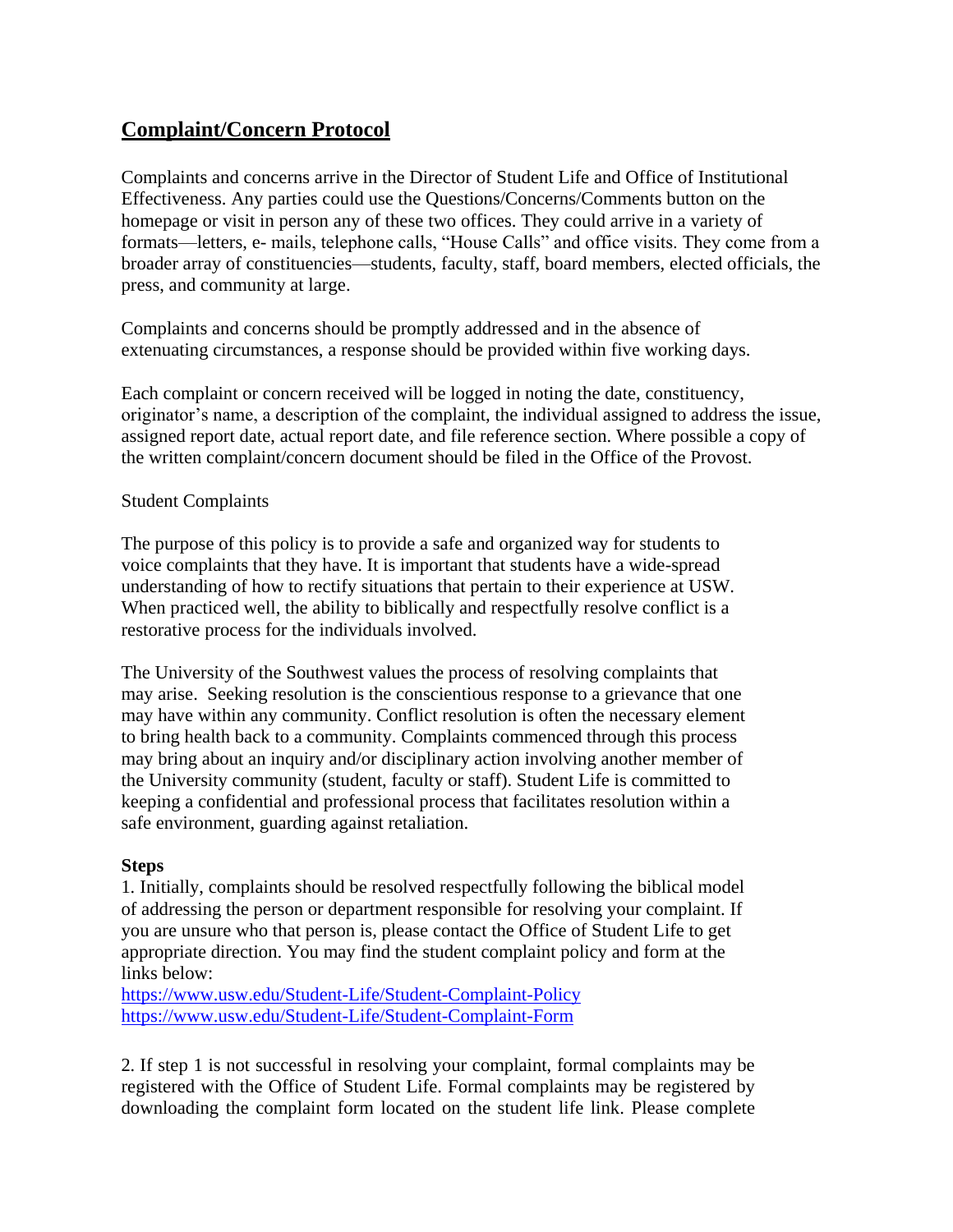this form and turn it in to the Office of Student Life for the Director of Student Life. This form will be kept confidential.

3. The Office of Student Life will act as a mediator between the student and party or parties named in the complaint. After your complaint is reviewed, you will receive a letter documenting the receipt and appraisal of your grievance from the office who is named in the document within ten days of receiving the complaint.

4. If the complaint is not resolved in steps 1-3, the Director of Student Life will determine if any further actions are required from the University in order for resolution to be made.

Students should seek resolution of complaints with the other party or parties involved. When unable to reach a resolution, students should register complaints, in writing, with the Director for Student Life.

In accordance with the new Federal Program Integrity Rules effective July 1, 2011, the New Mexico Higher Education Department (NMHED) will review complaints which were unable to be resolved through the institution's internal complaint process.

The University of the Southwest is a NC-SARA (National Council for State Authorization Reciprocity Agreements) institution. In addition to the steps above, a student may refer to the complaint process through NMHED and NM-SARA.

For example:

What can I do if I am still not satisfied?

Student complaint process for non-distance education students:

The New Mexico Higher Education Department (NMHED) has authority to help facilitate resolution to student complaints, only after the student has utilized all internal complaint procedures at the educational institution. Please visit [http://www.hed.state.nm.us/students/hed-student-complaint-form.aspx](https://nam12.safelinks.protection.outlook.com/?url=http%3A%2F%2Fwww.hed.state.nm.us%2Fstudents%2Fhed-student-complaint-form.aspx&data=02%7C01%7Ccarla.slentz%40sfcc.edu%7C5ff5dc387c4f4834488f08d77a6d0931%7Cba2c7e0877ca4454962bb889443334c7%7C0%7C0%7C637112481079892617&sdata=a3eEMlbc5TC2XtGZPiHnhrHRD4yElLoHYPkkiNsItp4%3D&reserved=0) for more information about NMHED's Student Complaint Process for non-distance education students. Complaints regarding grades and student conduct violations shall not be reviewed by NMHED.

Student complaint process for distance education students:

The National Council for State Authorization Reciprocity Agreements (NC-SARA) is an agreement among member states, districts and territories that sets national standards for interstate offering of post-secondary distance education courses and programs. University of the Southwest (USW) is a NC-SARA approved institution and the New Mexico Higher Education Department (NMHED) is the NC-SARA Portal Entity for New Mexico. Distance Education students attending USW who would like to resolve a